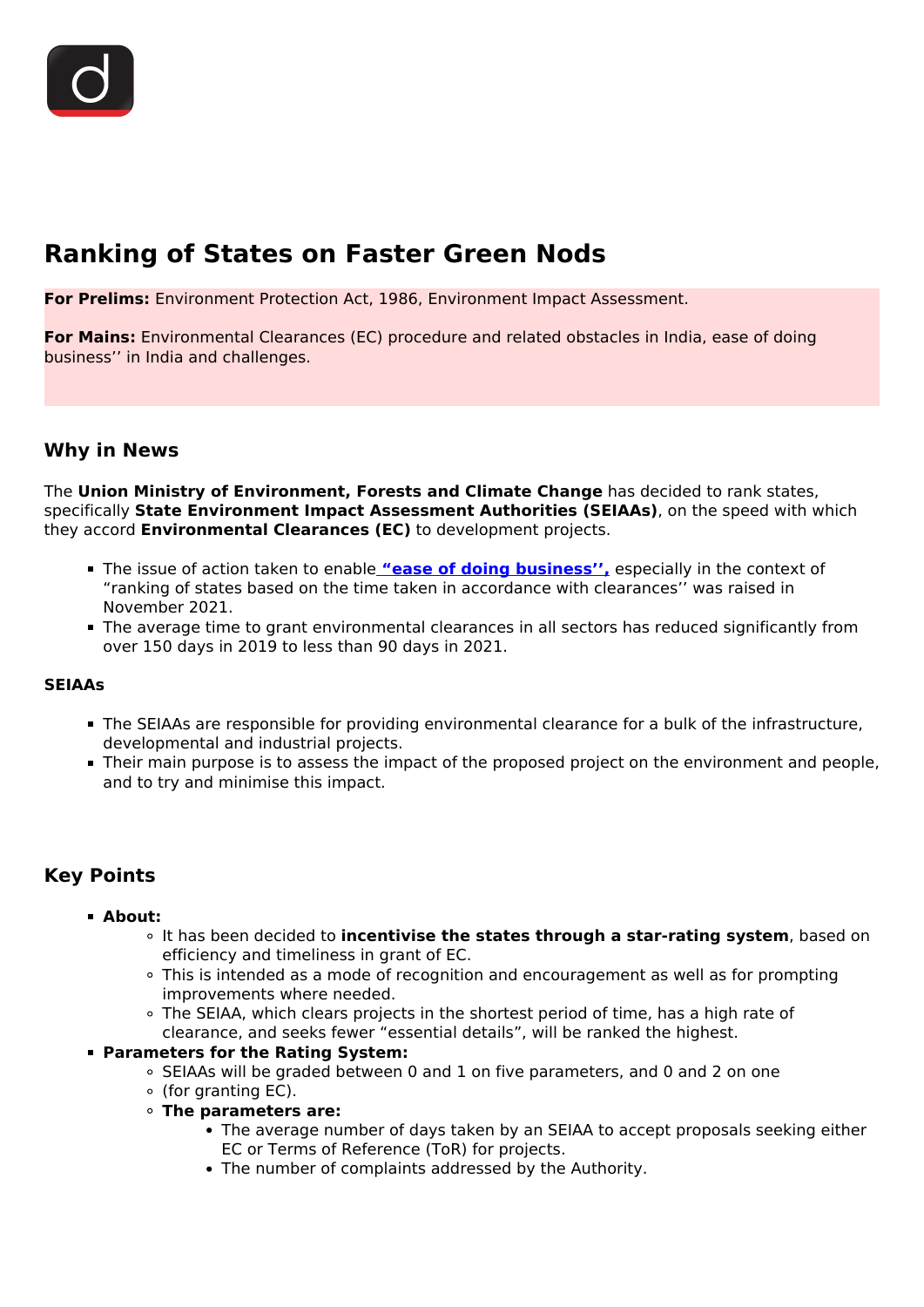- The percentage of cases for which site visits are carried out by either SEIAAs or State Expert Appraisal Committees (SEACs).
- The percentage of cases in which the Authority seeks additional information from project proponents more than once.
- The disposal percentage of proposals seeking fresh or amended ToRs that are older than 30 days.
- The disposal percentage of proposals seeking fresh or amended EC that are older than 120 days.

#### **Criticism of the Move:**

- **Reduce the SEIAA to a 'Rubber Stamps Authority':**
	- Such a rating system stands to reduce the SEIAA to a 'rubber stamps authority' where their performance will be judged by the speed with which they facilitate environmental degradation and jeopardising of community livelihoods.

### **Against Article 21:**

The rating system is also against the environmental rule of law, **[violates article](/to-the-points/Paper2/fundamental-rights-part-1) [21](/to-the-points/Paper2/fundamental-rights-part-1)** of the Constitution (Protection of Life and Personal Liberty) and is an arbitrary exercise of power to benefit only business at the cost of the environment and people.

## **Constrain the Mandate of the SEIAAs:**

- The move will **severely constrain the mandate of the SEIAAs** under the **[Environment Protection Act, 1986](/to-the-points/paper3/environment-protection-act-1986)** and the **[Environment Impact Assessment](/to-the-points/paper3/environmental-impact-assessment-eia-draft-2020#:~:text=The%20Ministry%20of%20Environment%2C%20Forest,(Protection)%20Act%2C%201986.) [notification.](/to-the-points/paper3/environmental-impact-assessment-eia-draft-2020#:~:text=The%20Ministry%20of%20Environment%2C%20Forest,(Protection)%20Act%2C%201986.)**
- This ratings system could lead to a further dilution in the quality of environment impact assessments and it only demonises the regulatory process, whereas it is the state of the economy at large which has arrested the growth of business.
	- To assess the performance of SEIAAs, the criteria for the same should step from this environmental protection mandate, which is drawn from **Section 3(3) of the Environment Protection Act.**
	- The Act empowers the Central Government to establish authorities (under section 3(3)) charged with the mandate of preventing environmental pollution in all its forms and to tackle specific environmental problems that are peculiar to different parts of the country.

## **Environmental Clearance In India**

- In India Environmental clearance of a project has to be obtained either from the **State Government and /or from the Central Government.**
- The basic objective behind the environmental clearance is to **ensure the least damage to the natural resources** and incorporate suitable remedial measures right at the stage of project formulation.
- The Environmental Impact Assessment (EIA) notification issued by the Ministry of Environment & Forest and Climate Change (MoEFCC) includes the details of the procedure for obtaining Environmental Clearance and public hearing for decision making.
- This EIA notification is valid for both Government as well as the Public sector/Private sector for mega projects undertaken by them.
- The potential impacts of proposed projects, plan programs, or legislative actions relative to the physical-chemical, biological, cultural, and socio-economic components of the total environment.

## **Way Forward**

- Though the philosophy of the **Environmental Impact Assessment is most essential to protect the environment** and keep a balance between the ecology and the economy, development, and pollution, it is **necessary to revamp the time taking stages** as it has become a major obstacle in starting a business in India.
- In the last couple of years administrative and bureaucratic issues that have come up have made it difficult for the local investors to invest.

#### **[Source: IE](https://indianexpress.com/article/india/centre-to-rank-states-on-faster-green-nods-fewer-details-sought-7732358/)**